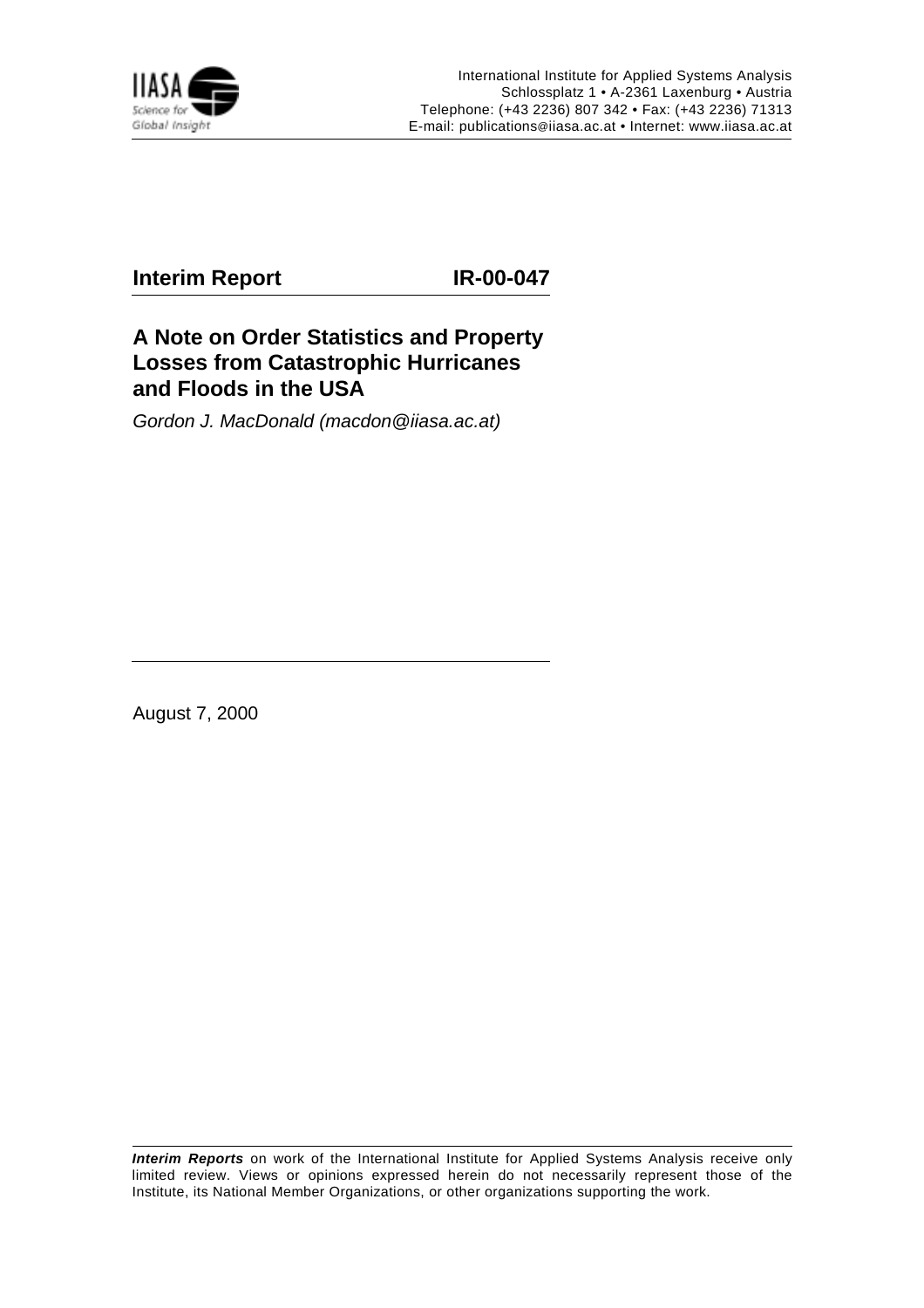# **Contents**

| A Note on Order Statistics and Property Losses from Catastrophic Hurricanes and |  |
|---------------------------------------------------------------------------------|--|
|                                                                                 |  |
|                                                                                 |  |
|                                                                                 |  |
|                                                                                 |  |
|                                                                                 |  |
|                                                                                 |  |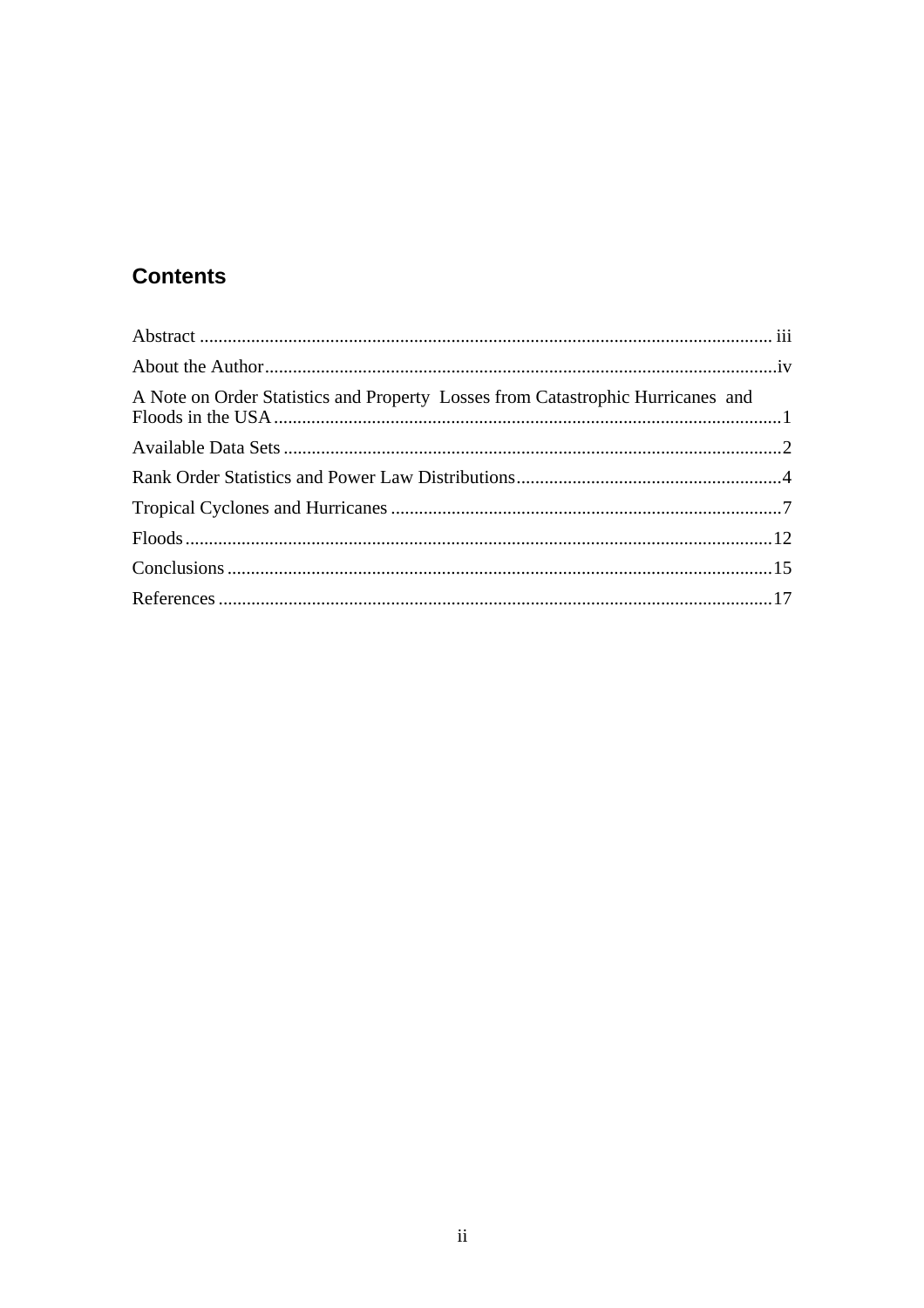## **Abstract**

The relative short time scale and limited spatial scales of hurricanes allow a normalization of damages to the present time. The most damaging hurricane in the period 1925–1995 was one that hit South Florida in 1926, following a path north of that followed by Hurricane Andrew in 1992, and also caused damage along the Alabama coast. The normalized losses from the 1926 hurricane totaled \$72 billion compared with the normalized \$33 billion loss caused by Andrew. The most probable loss for a hurricane causing a loss greater than the 1926 hurricane is \$152 billion. In constant current dollars, the average yearly loss from floods in the USA is \$3.1 billion while losses exceeded \$4 billion in 25 years. The largest yearly flood-related loss was from the 1993 Midwest flood, which caused a loss of \$19.5 billion. The most probable value for yearly loss greater than that of 1993 is \$32.5 billion.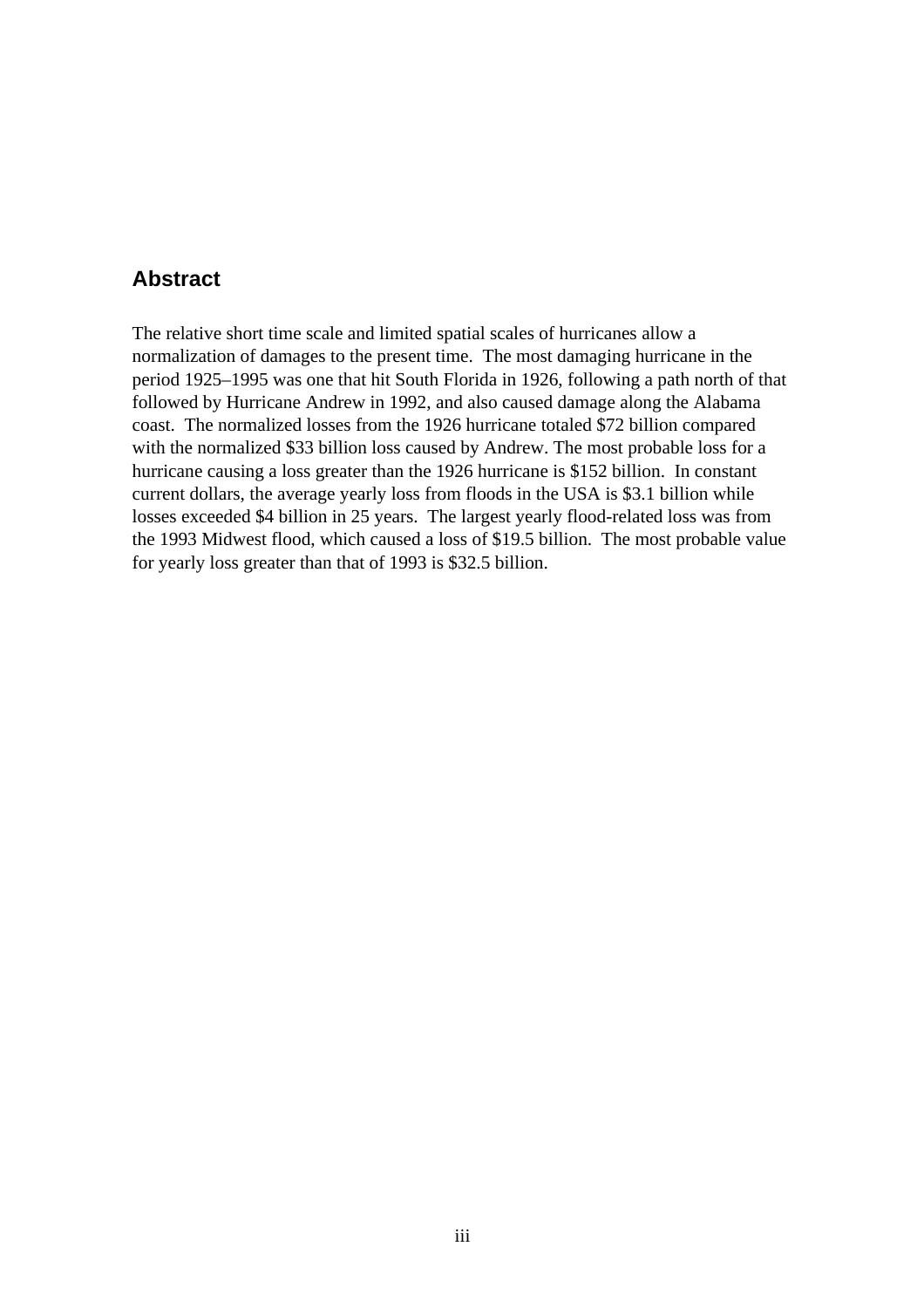## **About the Author**

Gordon J. MacDonald is Director of the International Institute for Applied Systems Analysis (IIASA), an international, non-governmental organization that conducts policy-oriented, multidisciplinary research in areas of energy and technologies, population and society, environment and natural resources. He received his bachelor's degree *summa cum laude* and earned a master's and a doctorate (1954) in geophysics at Harvard. He has held various educational and administrative positions at MIT, UCLA and University of California, Santa Barbara. He served as a member of the President's Science Advisory Committee under President Lyndon Johnson and was a member of the first Council on Environmental Quality under President Nixon. He was Henry Luce Third Century Professor and Director of Environmental Studies at Dartmouth College from 1972 to 1979, when he joined the MITRE Corporation as chief scientist, later also becoming vice president, a position he held until 1990. He then joined the faculty of the University of California at San Diego as Professor of International Relations and Director of Environmental Studies, Institute of Global Conflict and Cooperation. During this time, he founded the Journal of Environment and Development, currently published by Sage Publications. In 1992, he served as the first chairman of the Environmental Task Force, sponsored by the Office of the Vice President, and then chaired its successor organization, MEDEA, until 1996. He is a member of several learned societies, including the American Academy of Arts and Sciences, American Philosophical Society, Council on Foreign Relations and the National Academy of Sciences. In 1994 he received the Central Intelligence Agency Seal Medallion, the agency's highest civilian award.

Among some recent publications:

"Atmospheric Turbulence Compensation by Resonant Backscattering from the Sodium Layer in the Upper Atmosphere," *Journal of the Optical Society of America A*, 11 (1994): 263 (with W. Happer, C.E. Max, and F. Dyson).

*Latin American Environmental Policy in International Perspective* (Westview Press, 1996) (with D.L. Nielson and M. Stern, ed.).

"Simultaneous Presence of Orbital Inclination and Eccentricity in Proxy Climate Records from Ocean Drilling Program Site 806," *Geology* 25 (1997): 3.

"Glacial Cycles and Astronomical Forcing, Science 277 (1997):215; "Spectrum of 100-kyr Glacian Cycle: Orbital Inclination, not Eccentricity," *Proc. National Acad. of Sciences* 94 (1997): 8329 (with R.A. Muller).

Regulating Global Warming: Success in Kyoto," Linkages, 2 (Oct. 1997); "How to Make Kyoto a Success," *Nature* 389 (1997): 777 (with D.G. Victor).

*Ice Ages and Astronomical Causes - Data, Spectral Analysis and Mechanisms* (Springer, 2000)(with R.A. Muller).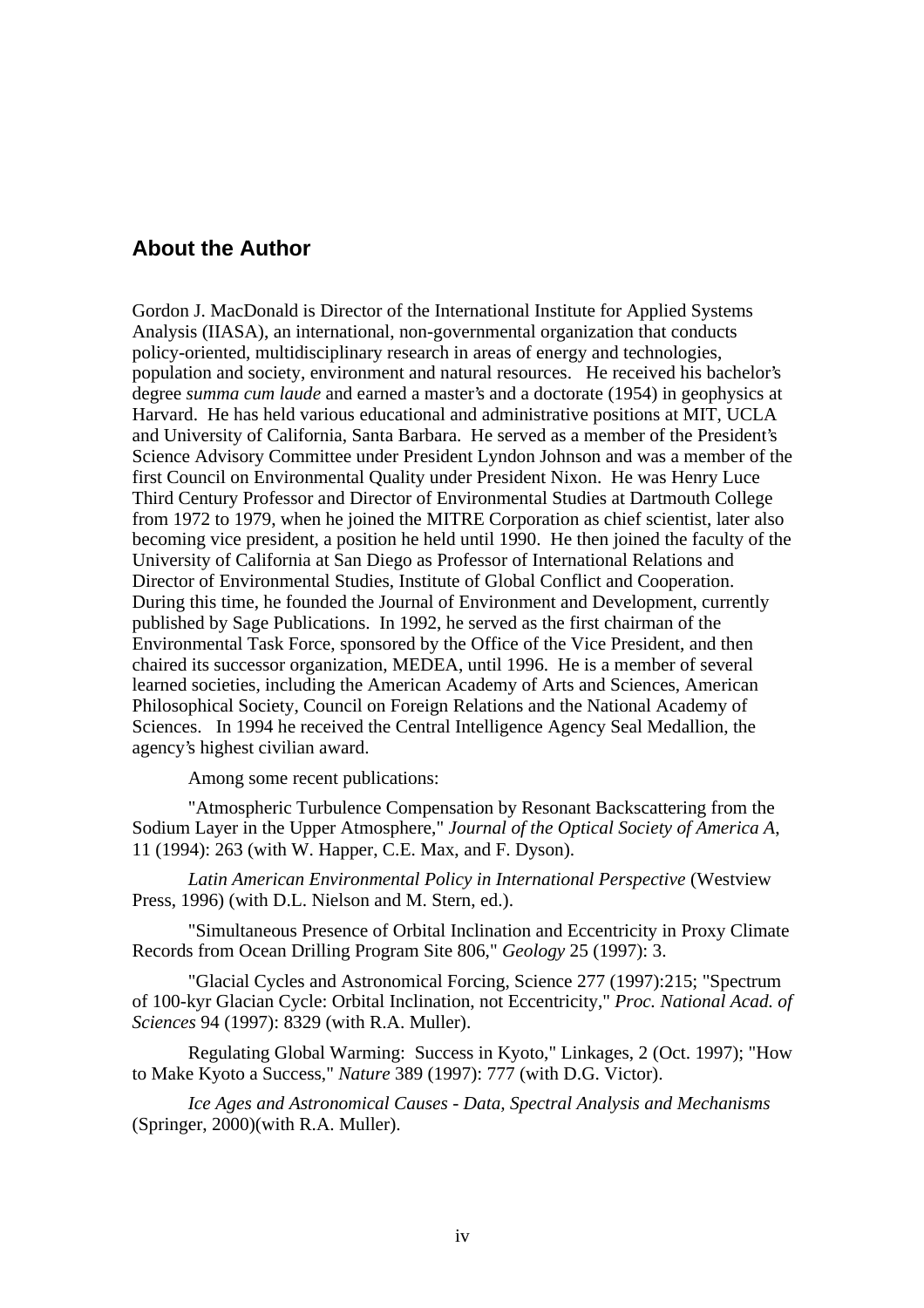## **A Note on Order Statistics and Property Losses from Catastrophic Hurricanes and Floods in the USA**

Gordon J. MacDonald

Extreme climate events, such as floods, droughts, and hurricanes, can result in property losses measured in billions of dollars. Such extreme climate events are located in the tails of the distribution of climate variables. Rank ordering statistics (David, 1981; Embrechts, *et al.*, 1997) provide a powerful tool to study the largest elements of a population, while the better-known statistics of cumulative distributions are well suited to describe the frequent small events. Order statistics are particularly useful if the tails follow a power law or Pareto distribution. Power law distributions have been found to be useful descriptors for a wide variety of complex natural systems and social systems (Mandelbrot, 1983, 1997).

In a warming climate, the tails of the distribution of property loss due to natural catastrophes can be expected to undergo greater percentage change than the mean. But these changes can be confounded by a growing wealthy population that settles in risk-prone, exposed areas. Increased losses due to increased population and wealth are labeled endogenous, while losses due to changes in climate are exogenous because governments' policy actions have no immediate impact on the frequency and intensity of catastrophic weather-related events. The movement of people to Southern Florida over the past decades illustrates endogenous change. In 1990, Brouward and Dade counties in South Florida were home to more people than all 100 coastal counties from Texas, east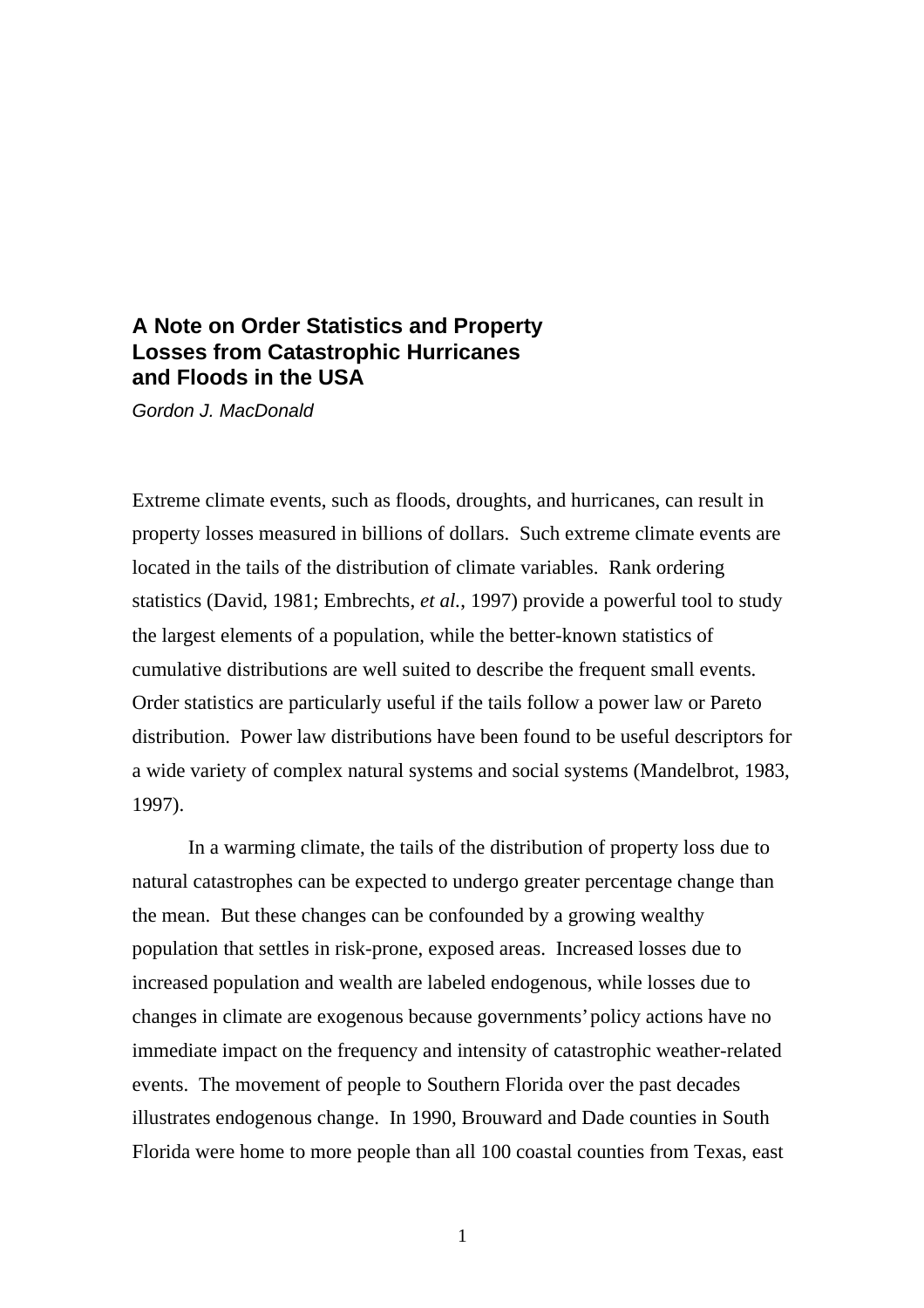and north through Virginia in 1930 (Pielke, 1995). In 60 years, the mass migration of people and their wealth significantly increased the potential for massive property loss from hurricanes striking Southern Florida.

Thus, increased prosperity heightens potential losses. Population migration coupled with higher values of property, particularly in areas of industrial development, leads to a high concentration of risk. Shopping malls, trailer parks, hotels and holiday homes locate even in areas that are known to be high risk. In such a high-risk region, even small- and moderate-intensity storms and/or floods can lead to high losses. Changes in population density together with increased prosperity mean that it is be difficult to separate endogenous and exogenous factors determining property loss.

### **Available Data Sets**

Pielke and Landsea (1998) provide a valuable data set for the 30 costliest hurricanes that made landfall in the United States during the period 1925–1995. Pielke and Landsea normalize past impacts to 1995 dollar values, assuming the updated loss is proportional to three factors: inflation, changes in wealth, and changes in population. The normalization produces the estimated impact of a storm as if it had made landfall in 1995. Use of the implicit price deflator for gross national product as reported periodically in the Economic Report of the President accounts for inflation. An economic statistic kept by the US Bureau of Economic Analysis called " Fixed Reproducible Tangible Wealth (FRTW)" measures wealth and includes equipment and structures owned by individuals, private business, and non-profit institutions as well as government-owned equipment and structures. Use of the ratio of today's wealth to that of past years normalizes losses in terms of the increased wealth of the nation. For changes in population density, Pielke and Landsea use US census data provided by the US Census Bureau for each of the 168 counties that lie along the coast from Texas to Maine.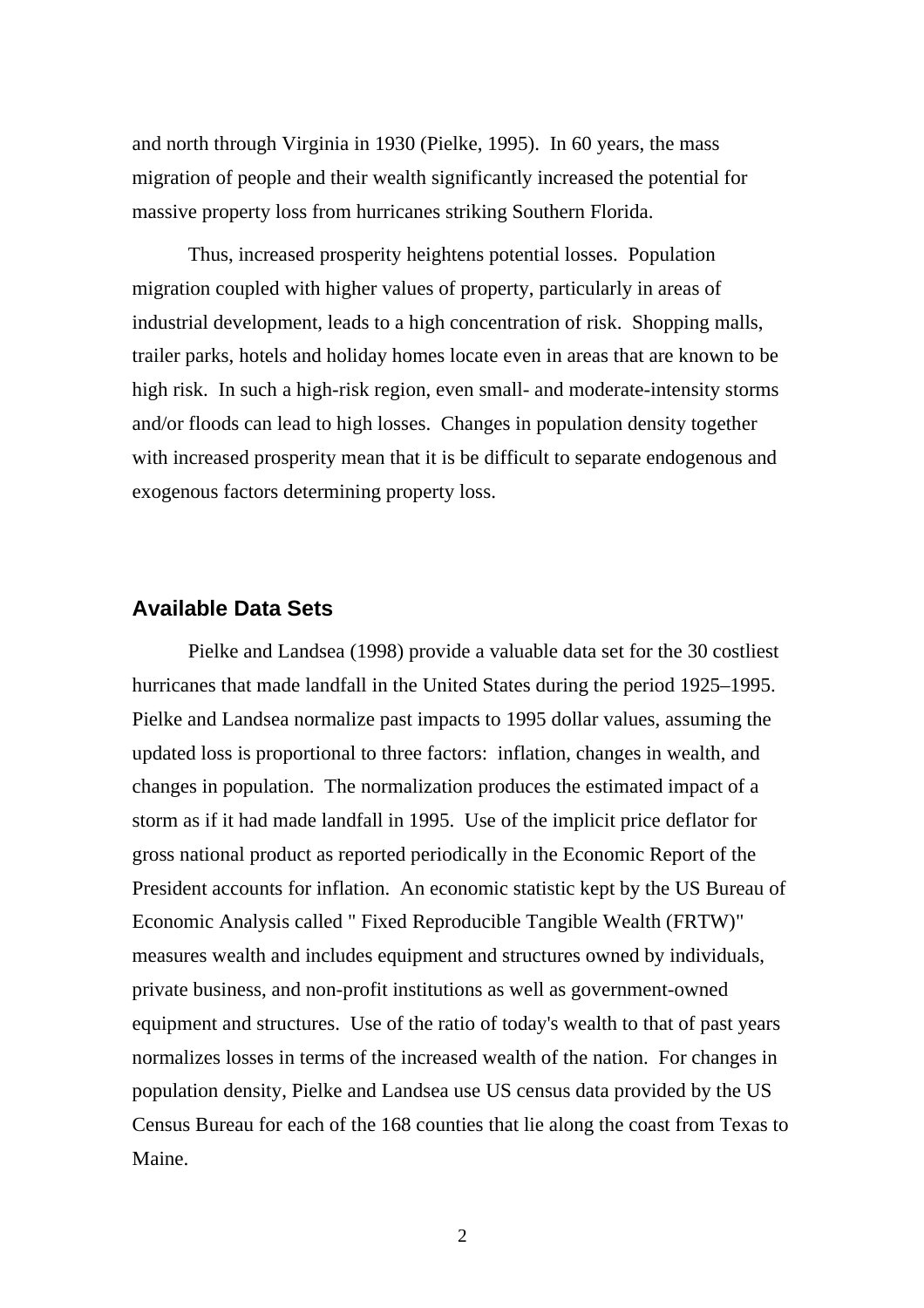Numerous factors lead to large uncertainties in property loss estimates, particularly those from catastrophic floods and hurricanes. In the case of losses due to high winds, insurance contracts provide useful estimates. However, there is no central clearing house to report flood losses in the United States. For example, in the case of government-maintained infrastructure, some portion of the cost to repair a washed-out bridge might be covered in a budget item as routine maintenance. Another portion might appear as a separate line item in the budget for the year following the damage. Frequently the new structure is one of higher quality and the costs are greater than the cost of repairing the damaged structure, a factor not included in damage estimates. In situations where the responsible agency carries no third-party insurance, it may decide to forgo some repairs or postpone them indefinitely.

The capital cost to repair or replace a bridge is easily identified as a loss, provided the cost data are available. Other cases may not be as straightforward. If flooding prevents a farmer from planting, the evaluation of the loss presents numerous problems. The farmer could plant a crop generating a lower profit or could plant later in the season, producing a lower yield. For the private sector, losses due to missed business opportunity can be insured, as can the cost arising from dismissing unneeded employees.

Losses from floods and hurricanes can easily be normalized to a given year by using the price deflator to correct for inflation. In the case of floods, it is much more difficult to normalize for changes in population density and wealth, since flooding typically impacts a much larger geographical area than do tropical storms and the detailed spatial resolution of the losses is generally not available.

A further complicating factor in using yearly flood loss is that in years where the flood loss is small, the losses due to drought conditions may be significant. For example, in 1988 there was extensive drought damage while the reported flood losses were only \$225 million which, when corrected for inflation, corresponds to \$300 million in year 2000 dollars. Quantifying drought damage is even more difficult than estimating flood losses, since droughts primarily affect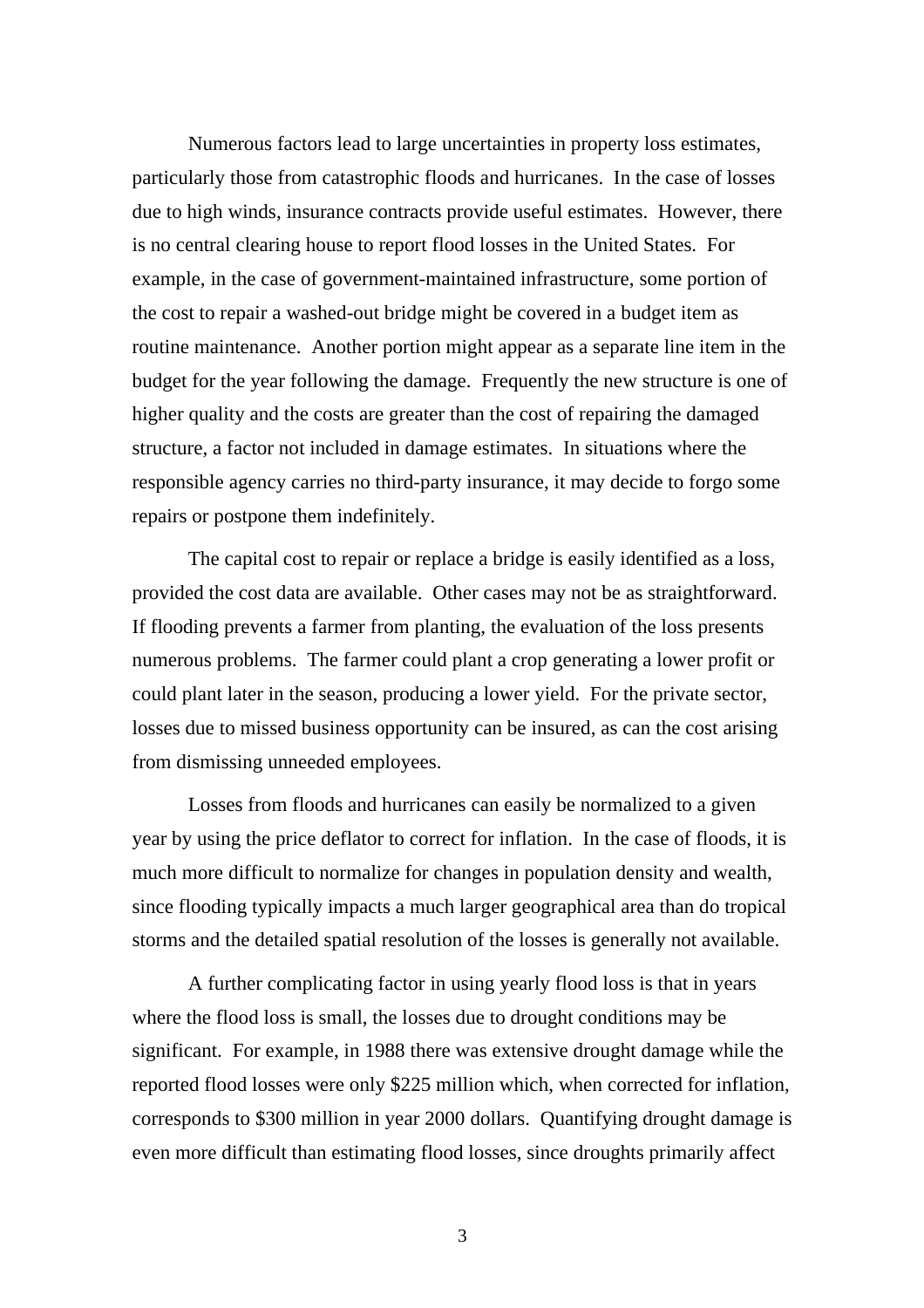agriculture and related industries, and tourism. Damage to infrastructure is low, though fires associated with drought may result in extensive damage to infrastructure.

Yet another difficulty of estimating non-insured losses is that the estimates may be recorded in different ways. In some cases they may be available only at an aggregated state or county level. As noted above, these data may or may not comprehensively include all damages. The data set for flood losses used in this note is that provided by the National Weather Service (www.nws.noaa.gov/oh/hic/flood\_stats/Flood\_loss\_time\_series/html). In considering the reliability of the estimates, one must take into account that the National Weather Service's primary responsibility is to provide weather forecasts, not estimates of loss

from floods.

## **Rank Order Statistics and Power Law Distributions**

The first step in determining whether property losses follow a power law or Pareto distribution is to take the *n* largest losses and rank them in descending order such that  $L_i$  is the largest loss and  $L_i$  is the smallest loss,

$$
L_1 > L_2 > L_3 \dots L_{n-1} > L_n
$$
.

Order statistics are particularly useful in analyzing the tails of a distribution–the highest values or lowest values. For our purposes, we are interested in the largest losses.

Let *r* denote the rank of loss  $L_r$ , By definition,  $L_r$  varies inversely with *r*. A special case, but one often observed in natural and social systems, L<sub>r</sub> varies inversely with *r*

$$
L_r \sim r^{-1/\alpha} ,
$$

a version of a Pareto distribution. The cumulative distribution function (CDF) for a Pareto distribution is

CDF 
$$
(x) = 1 - \left(\frac{k}{x}\right)^{\alpha}
$$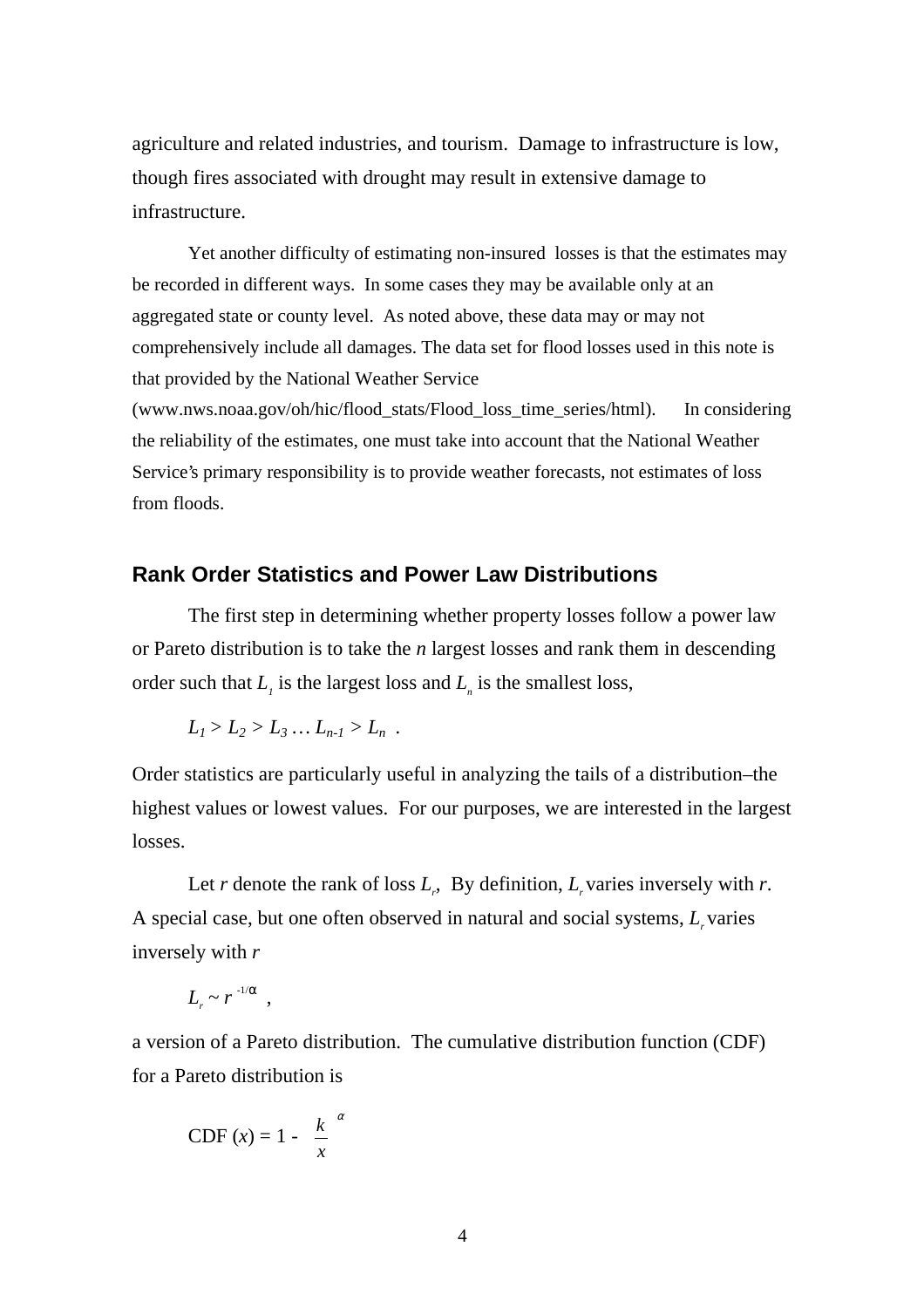with a tail distribution  $\begin{bmatrix} 0 \\ -1 \end{bmatrix}$ . α J  $\big)$  $\left(\frac{k}{2}\right)$ l ſ *x k*

The corresponding probability distribution function (PDF) is

$$
PDF(x) = \alpha k^{\alpha} x^{-1-\alpha} .
$$

(Embrechts, *et al.*, 1997). Pareto (1896) found empirically that this distribution described the distribution of the incomes of rich individuals. Pareto was a wellestablished economist who studied economic equilibrium, but whose arguments about income distribution received scant attention. The well-known probabilist Feller (1966; p. 49) dismissed Pareto with the statement, "It was thought (rather naively from a modern statistical standpoint) that income distributions should have a tail with a density  $Ax^{-\alpha}$  as  $x \to \infty$  ... ".

George Zipf (1949) used the rank-size relation

$$
L_r \sim Fr^{1/\alpha}
$$
  

$$
\log L_r \sim \log F - \frac{1}{\alpha} \log r
$$

to describe the relations among a large number of variables in the social sciences.

For example, Zipf plotted the logarithm of the frequency of a word's occurrence in a text versus the log of the rank of the word and obtained a straight line relation. In many English texts, the four most frequent words are *the*, *of*, *and*, and *to,* with corresponding relative frequency of 0.1, 0.05, 0.033, and 0.025 indicating

frequency  $\sim 0.1$  1/*r*;  $\alpha = 1, F = 0.1$ .

Unlike Pareto, Zipf was not a member of the establishment, but was dismissed as an eccentric, single-minded zealot, who lectured at Harvard for twenty years, determined in pursuing a Zipf plot description of the world. Lacking the essential technical background to study the origin of his observations, Zipf grandly assumed that an undefined "principle of least effort" was the theoretical basis for his observations. Despite their suspect parentage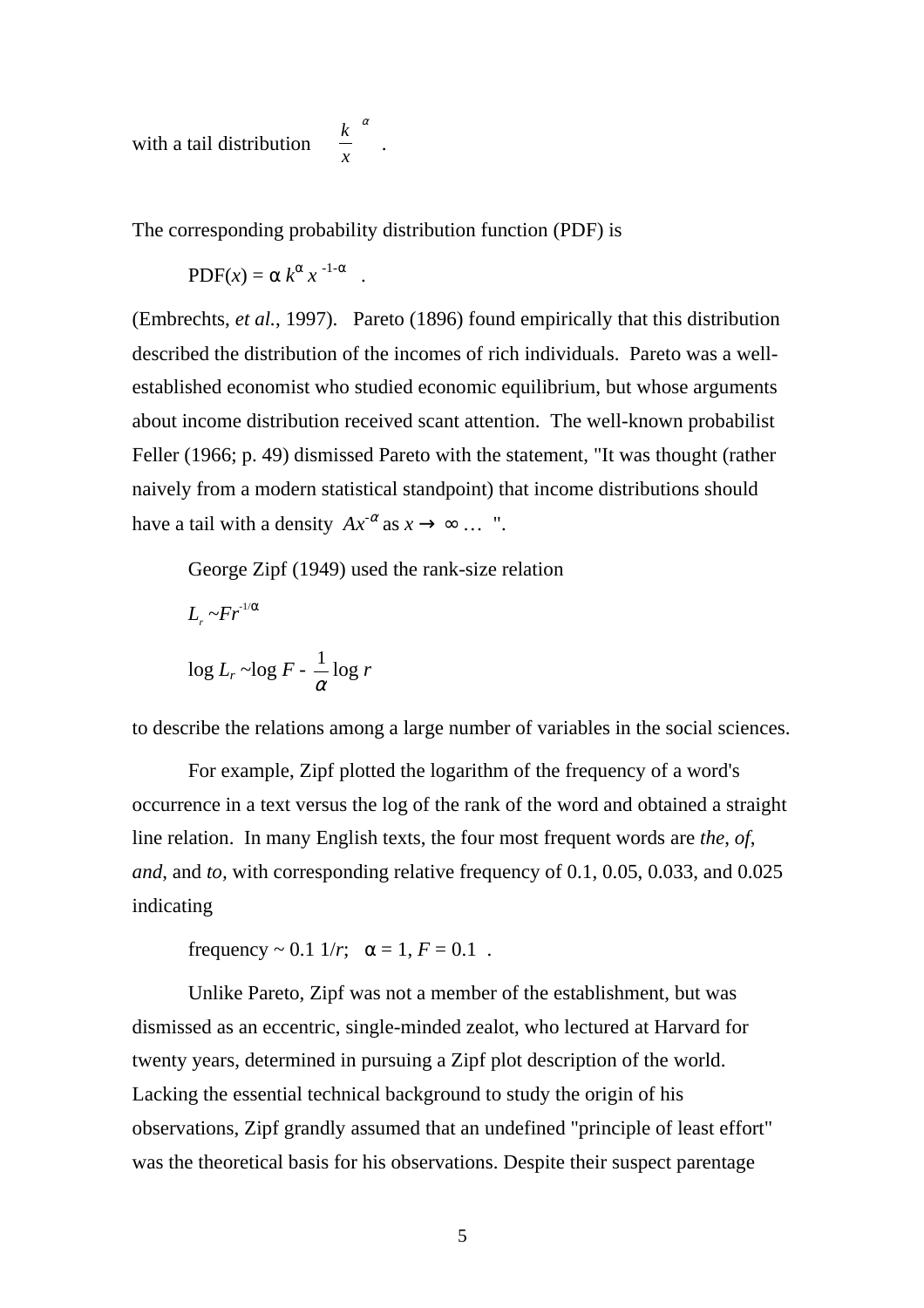(Pareto, Zipf) power law distributions turn up today in the analysis of many complex systems.

Mandelbrot (1997) has emphasized the notion of scaling in connection with power law distributions. Let  $P(x)$  denote the tail distribution where

$$
P(x) = \text{Probability } (X > x)
$$

$$
= \Pr [X > x]
$$

Suppose it becomes known that *X* is at least equal to *y*. This changes the unconditioned variable *X* to the conditioned variable *Y*

$$
PY[x] = Pr[Y > x] = Pr[X > x | X > y] = \frac{P(x)}{P(y)}.
$$

With a tail distribution  $P(x) =$ α  $\bigg)$  $\left(\frac{k}{\cdot}\right)$ l ſ *x*  $k \choose k$ , and with y>k conditioning we have

$$
P_Y[x] = \left(\frac{y}{x}\right)^{\alpha}.
$$

Conditioning alters the scale from *k* to *y* for power law distributions and only these distributions are scaling under this type of conditioning (Mandelbrot, 1997). The change of scale does not alter the functional form of the distribution. This invariant property of the distribution is described as being selfsimilar. Selfsimilar distributions are fractal, having similar geometric properties at all scales where the distribution is scaling.

The mean and variance of a power law distribution are easily calculated

$$
E[L] = \frac{\alpha L_{min}}{\alpha - 1}
$$
  

$$
var[L] = \frac{\alpha L_{min}^2}{(\alpha - 1)^2 (\alpha - 2)}
$$
.

The mean is not defined for  $\alpha$ <1. Similarly, the variance does not exist in a mathematical sense for  $\alpha < 2$ .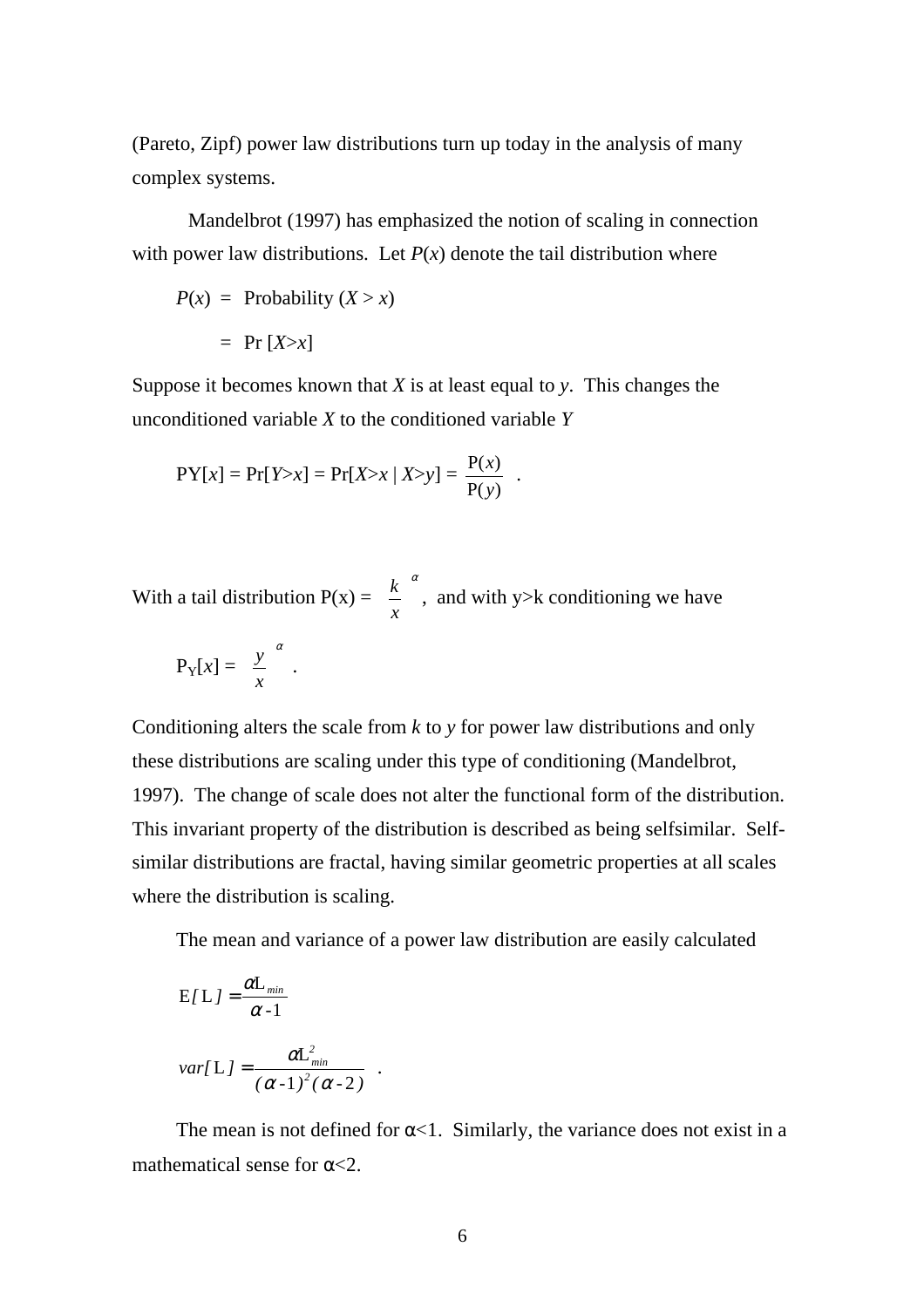### **Tropical Cyclones and Hurricanes**

Each year, about 80 cyclones form in tropical ocean areas. These powerful storms, if located in the North Atlantic and Caribbean, are known as hurricanes. The intensely warm and humid air masses making up tropical cyclones are fueled by the heat contained in tropical oceans. The precondition for a cyclone to form is that the surface temperature of the ocean must be at least  $26.5^{\circ}$  C to a depth of about 50 meters (Saunders and Harris, 1997). As the intense solar radiation in tropical regions evaporates water from the sea, the air making up the tropical cyclone becomes extremely humid. If air temperature reaches 35° C then it holds about four times as much water vapor as does air at 10° C (Emanuel, 1994).

The warming expands the air, leading to vertically moving moisture condensing into raindrops, and the air mass forms a low pressure area into which the humid air mass spirals upward. The atmospheric general circulation guides the horizontal motion of the tropical cyclone generally moving from East to West. The speed of the horizontal motion depends greatly on local conditions but averages between 20 and 50 km/h. The lifetime of the tropical cyclone varies greatly from one or two days to two or more weeks. As soon as the storm system leaves the warm ocean and moves over land, the fuel (heat stored in the ocean) for the storm is removed, the air mass cools and the cyclone dissipates.

As the moisture-laden air mass making up the tropical cyclone hits land, the rising and cooling of the humid air produces extremely heavy rains. The intensity of precipitation is largest in the wall of the eye and decreases outward. The total amount of rainfall from a hurricane can be extremely large; 20 trillion liters per day have been estimated for intense storms. Thus, flooding often results from the passage of a hurricane such as Floyd in 1999, which maintained its structure for several days over North Carolina and surrounding states.

The low pressure associated with the center of the hurricane together with the high winds lead to a storm surge as the hurricane makes landfall and winds push ocean water over land, compounding the flooding associated with the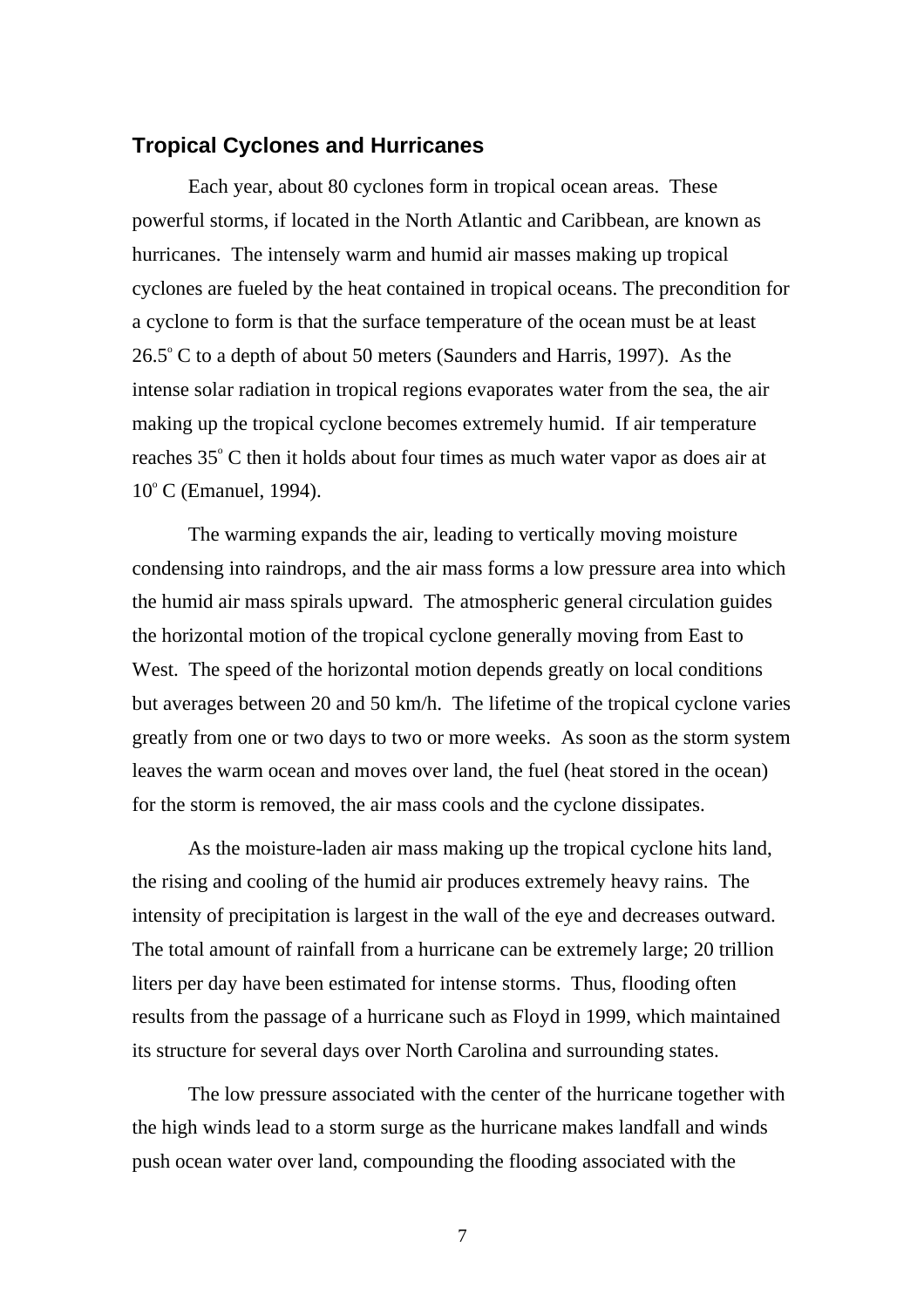precipitation. Bangladesh has one of the most exposed coasts in the world; a storm surge with flooding in 1970 killed some 300,000 people.

Figure 1 shows the Pielke and Landsea (1998) data base of the thirty storms causing the greatest losses in the interval 1925–1997. Hurricane Andrew of 1992 is the second costliest hurricane in terms of damage. The costliest hurricane normalized to present time in terms of inflation, wealth and population change was one in 1926 that made landfall just north of the path taken by Andrew. It caused more than \$63 billion (1995) of damage in the Miami area before making a second landfall on the Florida/Alabama gulf coast. According to the normalization, the total loss was \$72 billion. Third on the list is a 1944 South Florida storm, followed by the great hurricane of 1938 that hit New England, both causing more than \$16 billion in normalized losses.

Figure 1 shows no evidence for endogenous or exogenous variations. Pielke and Landsea (1998) have normalized for endogenous change, and the record is short compared to the time scale expected for climate to influence the severity and frequency of hurricanes.

Examination of the record of the number of hurricanes for the North Atlantic, including those not making landfall in the US, shows substantial year variability but no significant trend (Landsea *et al.*, 1999). In contrast, the number of major hurricanes has gone through multi-decade variations. As illustrated in Figure 1, active years occurred from the mid-40s to 1970, while quiet years occurred from the 1970s to the early 1990s, and there has been an increase in tropical storms during the period 1995 to the present. Thus, there is a close correspondence between the frequency of hurricanes in the North Atlantic and those making landfall in the US.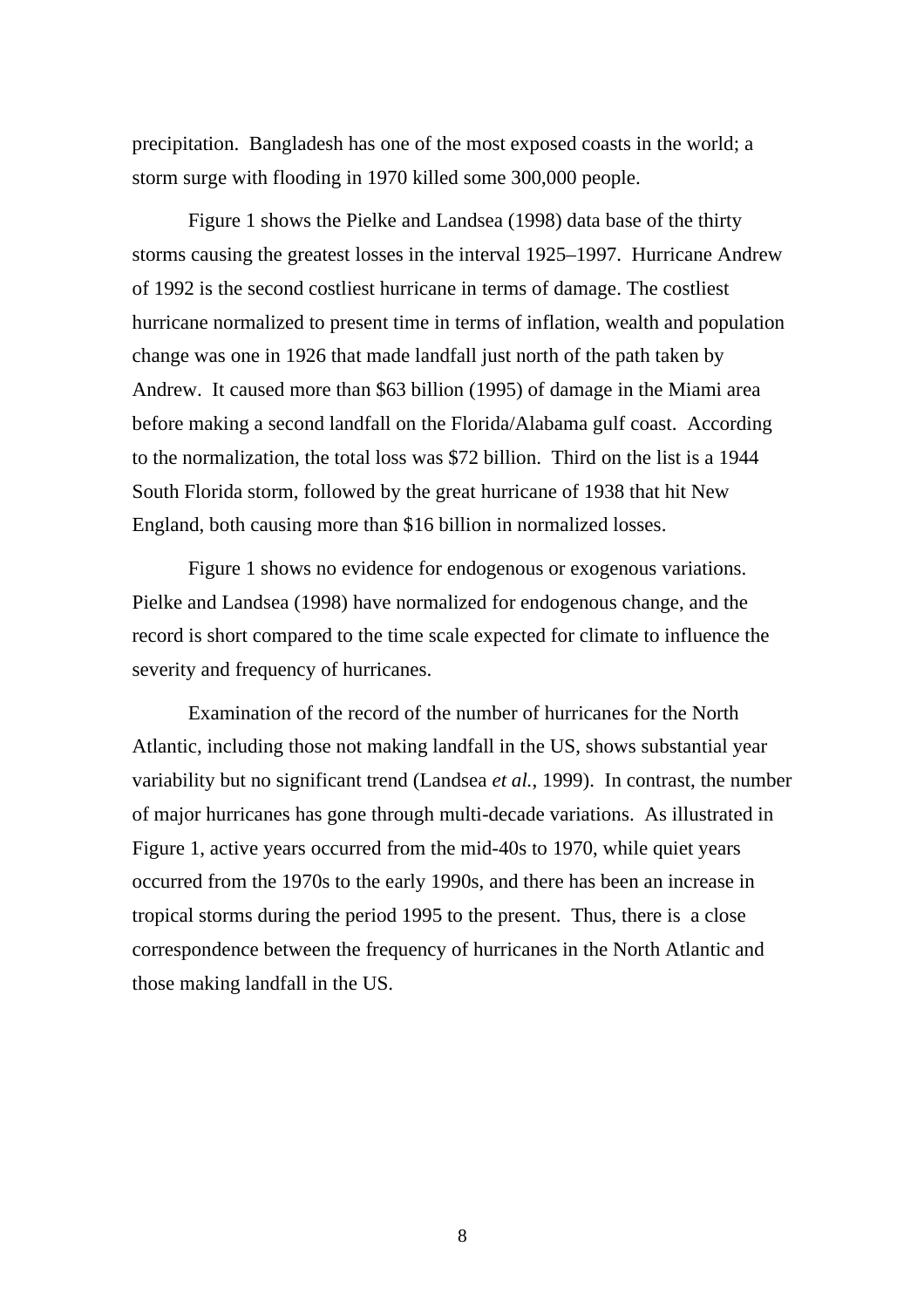

*Figure 1.* Pielke and Landsea (1998) data base of the thirty hurricanes making landfall that caused the greatest losses in the period 1925–1995.

From historical records, Fernandez-Partagas and Diaz (1996) estimated that the overall Atlantic tropical storm and hurricane activity for the years 1851– 1890 was 12% lower than the corresponding 40-year period of 1951–1990 though little can be said regarding the intensity of the hurricanes. Elsner *et al.* (2000) argue that during the period 1943–1964 an average of 3.8 major hurricanes were observed in the North Atlantic as contrasted to 1.7 during the 1965-1994 period.

Turning to rank order statistics, Figure 2 displays a log-log plot, known in the literature as a Zipf plot, where the log of the property loss is plotted against the log of the rank of the loss (the largest loss has rank 1). If the tail of the distribution follows the power law distribution then the points should cluster along a straight line in the log-log space. As noted above, the slope of the line equals the inverse of the exponent  $\alpha$  in the power law distribution. A valuable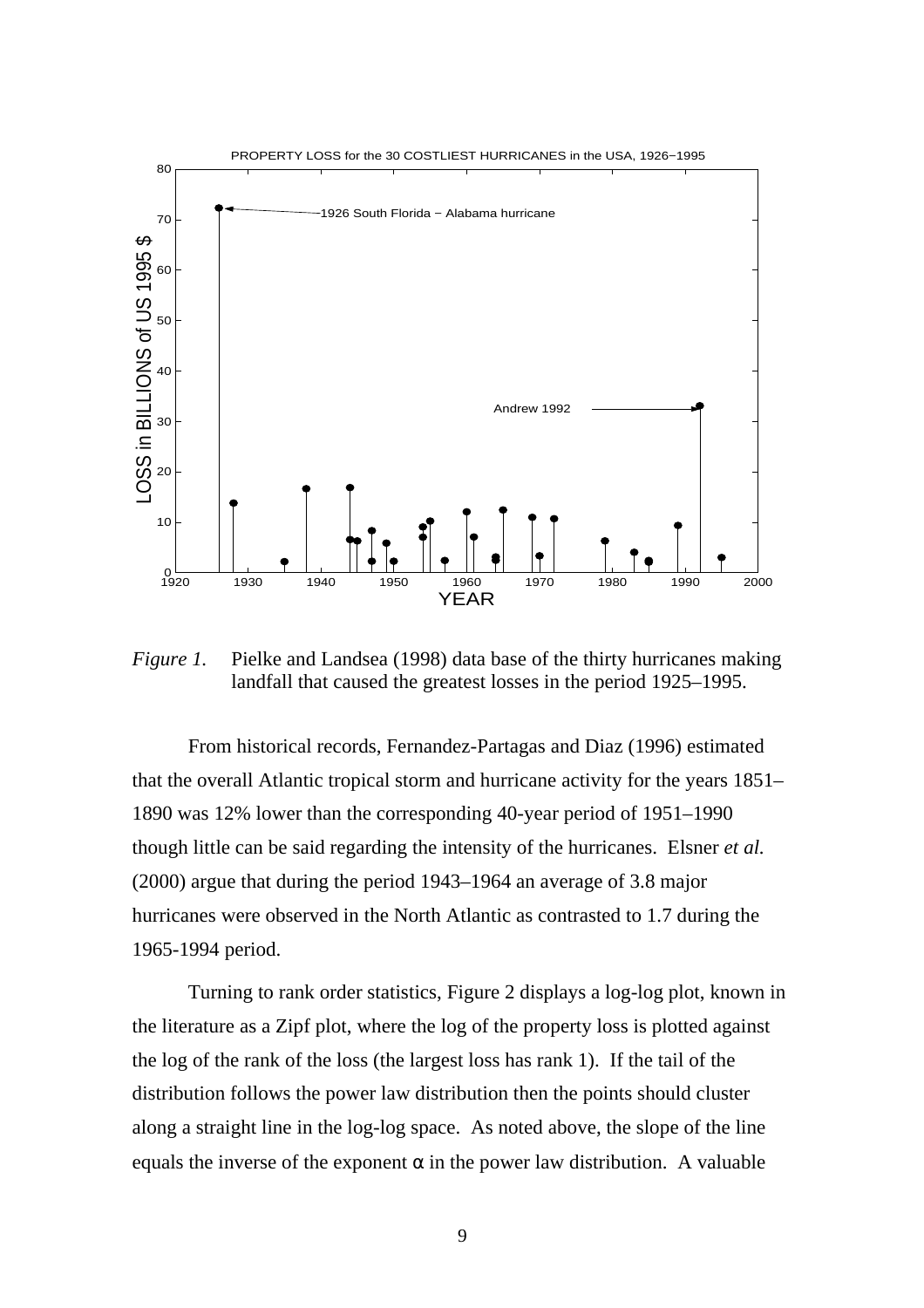feature of this graphical display is that the exponent of a power law distribution can be determined with good accuracy by rank ordering statistics from the observation of only a few tens of the largest events. The mean of the losses shown in Figure 1 is \$10.1 billion, while the standard deviation is \$13.4 billion with a sample range of \$70.2 billion. These statistics are characteristic of a power law distribution where the magnitude of the loss as a function of rank drops off much more slowly than an exponential. The exponent in the power law  $\alpha$  estimated from the slope of the line in the Zipf plot is 1.01. An alternative measure of  $1/\alpha$  is given by the standard deviation of the log of the losses (Mandelbrot, 1997). The standard deviation is 0.874, corresponding to an alternative estimate of  $\alpha = 1.14$ .



*Figure 2.* Log-log plot of the property loss against the rank of the event for the 30 largest losses due to hurricanes in the period 1925–1995 (see Fig. 1).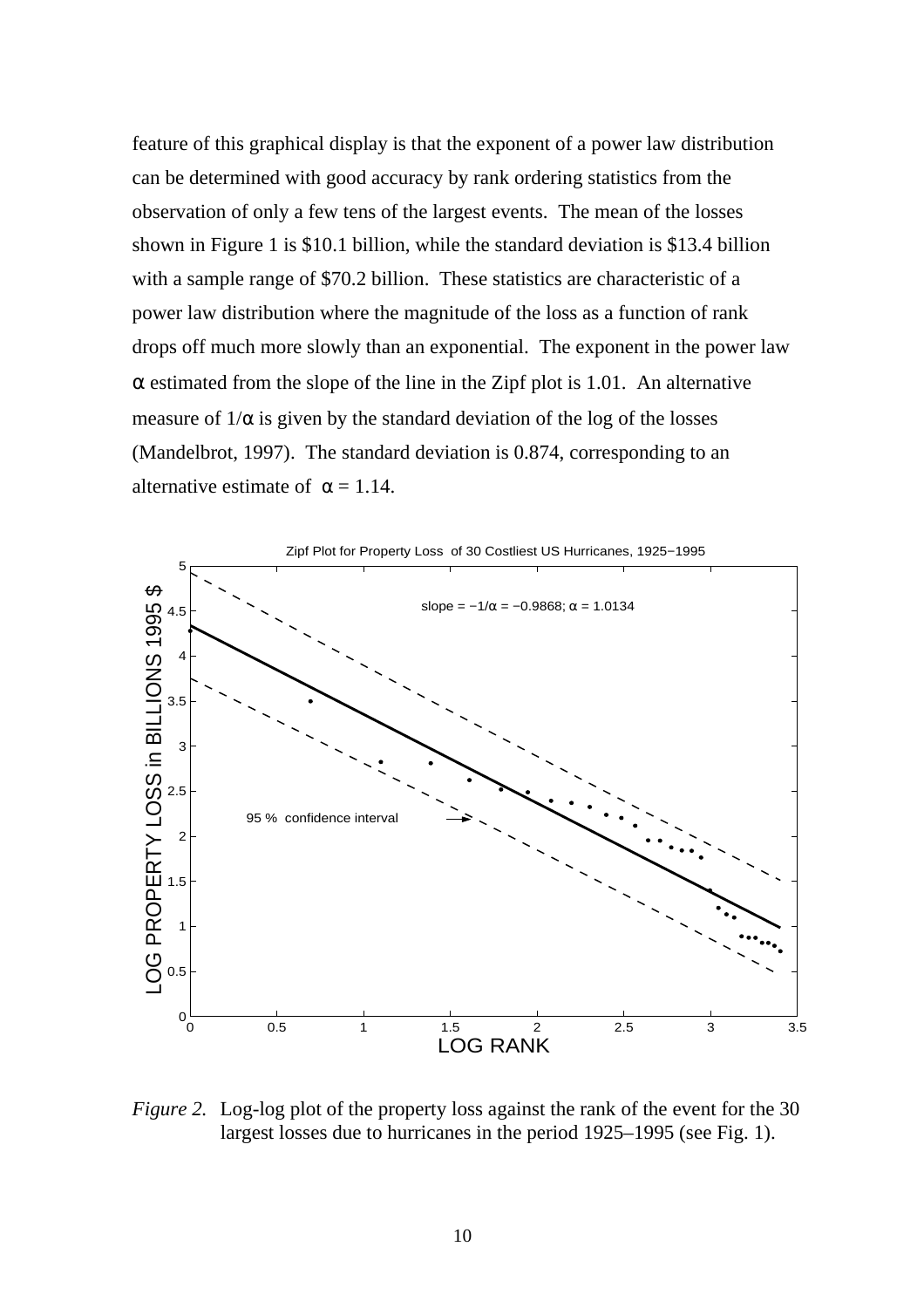As noted above, many natural events show a power law distribution in the tails. The classic example is the frequency magnitude distribution of earthquakes (Gutenberg-Richter scale). A power law distribution indicates an underlying self-similarity or fractal nature of the phenomenon.

Self-similarity means a lack of characteristic size. As a consequence, there is no limit to the magnitude of a loss from a hurricane in the region where scaling is observed. In general, scaling cannot be extended to infinity. In the case of hurricane losses, the losses must be significantly less than a small fraction of the global GDP. The variance of the power law distribution can be expressed in terms of the terms of exponent  $\alpha$  and the value of the smallest member of the population  $L_{\min}$  where for the ordered set of losses from the hurricane  $L_{\min} = L_{30}$ . Since the estimates of  $\alpha$  are near 1, this implies that the variance does not exist in a mathematical sense and that the conventional interpretation of confidence intervals is invalid. However, we include that statistic as a measure of goodness of fit. The interpretation of  $\alpha$  < 1 means that there is no such thing as an average hurricane loss;  $\alpha$  < 2 implies that there is no characteristic standard deviation for hurricane losses. In this case, standard deviation is an inappropriate statistic to measure the spread of losses.

Rank ordering statistics can be used to infer the magnitude of future losses. If there were to be an event larger than the normalized loss for the 1926 South Florida hurricane, we can estimate the magnitude of that loss by recognizing that the largest event recorded to date has now moved to rank 2, the second largest event to rank 3, and so on. Using the best fit least square line to

the order statistics, this implies that  $L_{\text{next}} = \left| \frac{L_I}{L_I} \right| L_I$ *1/ 2 <sup>1</sup> L L L*  $\bigg)$  $\left( \frac{1}{2} \right)$  $\mathsf I$ l  $\left(\frac{L_1}{I}\right)^{n\alpha}L_1$ , which means that the most probable normalized catastrophic loss for a hurricane with a loss greater than that of the 1926 hurricane is \$152 billion.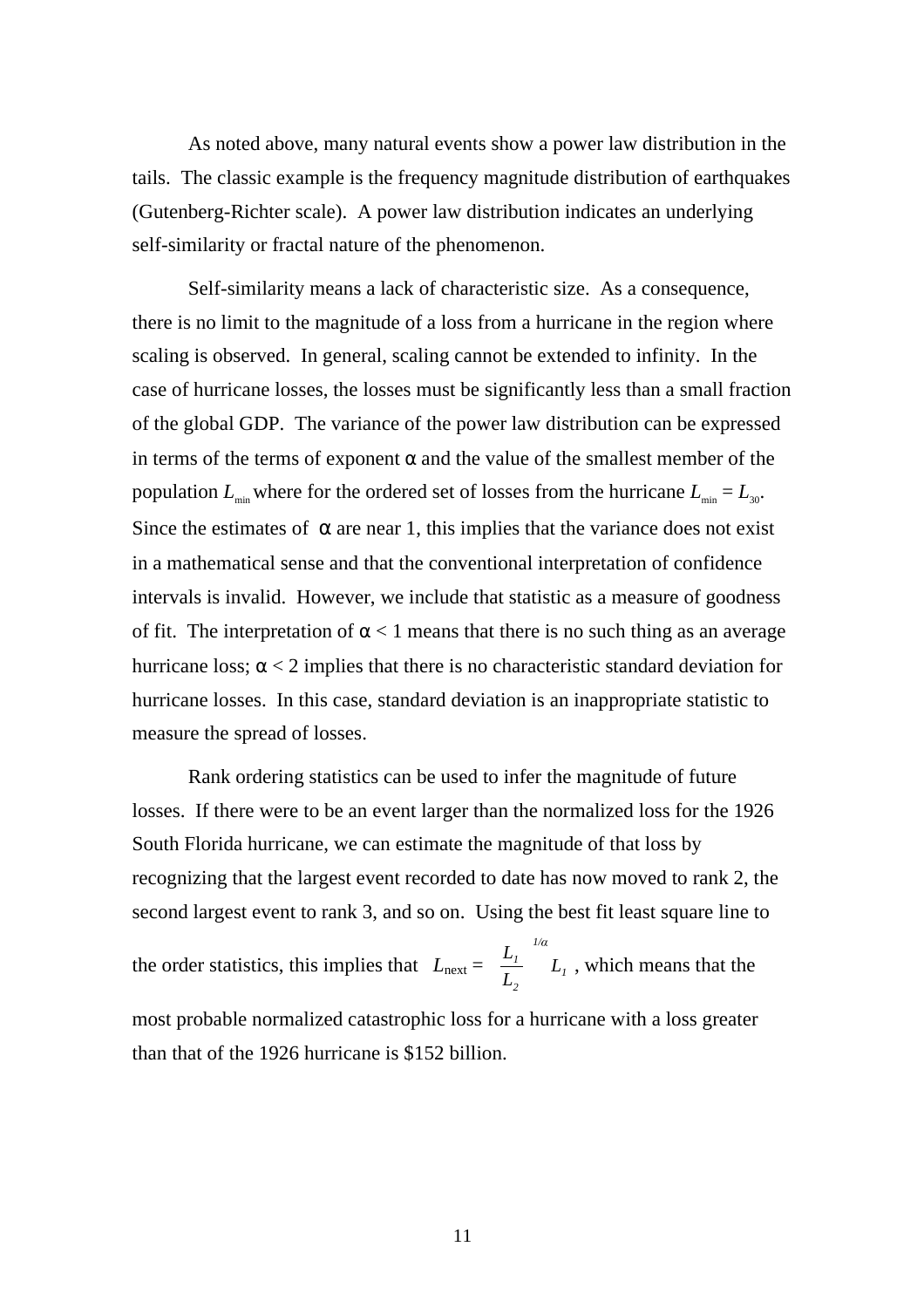## **Floods**

In terms of estimates of property loss, tropical cyclones are relatively easy to characterize compared with floods. Tropical cyclones are relatively welldefined single events; in contrast, there are numerous causes for floods whose temporal and spatial scales can be large compared with those of cyclones. A common characteristic of floods is that a river overflows its banks, inundating and damaging infrastructure, personal property, and agricultural land. But that characteristic is insufficient to describe all forms of damage due to excess water. The conventional picture of flooding involves prolonged rainfall, lasting for many days or weeks, saturating the soil. As a result, an increasing proportion of rain flows straight into the river beds. The tributaries to the river lead masses of water into the main river channel, which becomes incapable of handling the added inflow. Dikes or embankments on either side of the channel can ensure that the flood water reaches the sea without causing any damage. However, if the inflow of water exceeds the capacity of the channel or if the flood protection fails for other reasons, the result is extensive long-term flooding. The flooding in the Oder river in Poland in 1997 illustrates this kind of flood. Continuous rainfall over several days led to some  $6,000 \text{ km}^2$  being flooded along the river, causing damage amounting to some \$2 billion.

Flooding can also result from storms such as hurricanes, as has been noted above. Storm surges along the coast are triggered by a combination of tropical cyclones and tides. Storm-generated high winds pile up water against the coast over hours or days, and if this pile-up coincides with a high tide, vast volumes of water move inland and large areas may be flooded. Bangladesh has suffered severely over the years from storm surges; in 1970 and 1991 the death tolls reached 300,000 and 140,000 respectively.

Flash floods are the most frequent type of flood and can cause high damage, though for the most part it is spatially localized. High-intensity local precipitation continuing for several hours can set off a flash flood. The precipitation is of such intensity that the rain cannot be absorbed by the soil and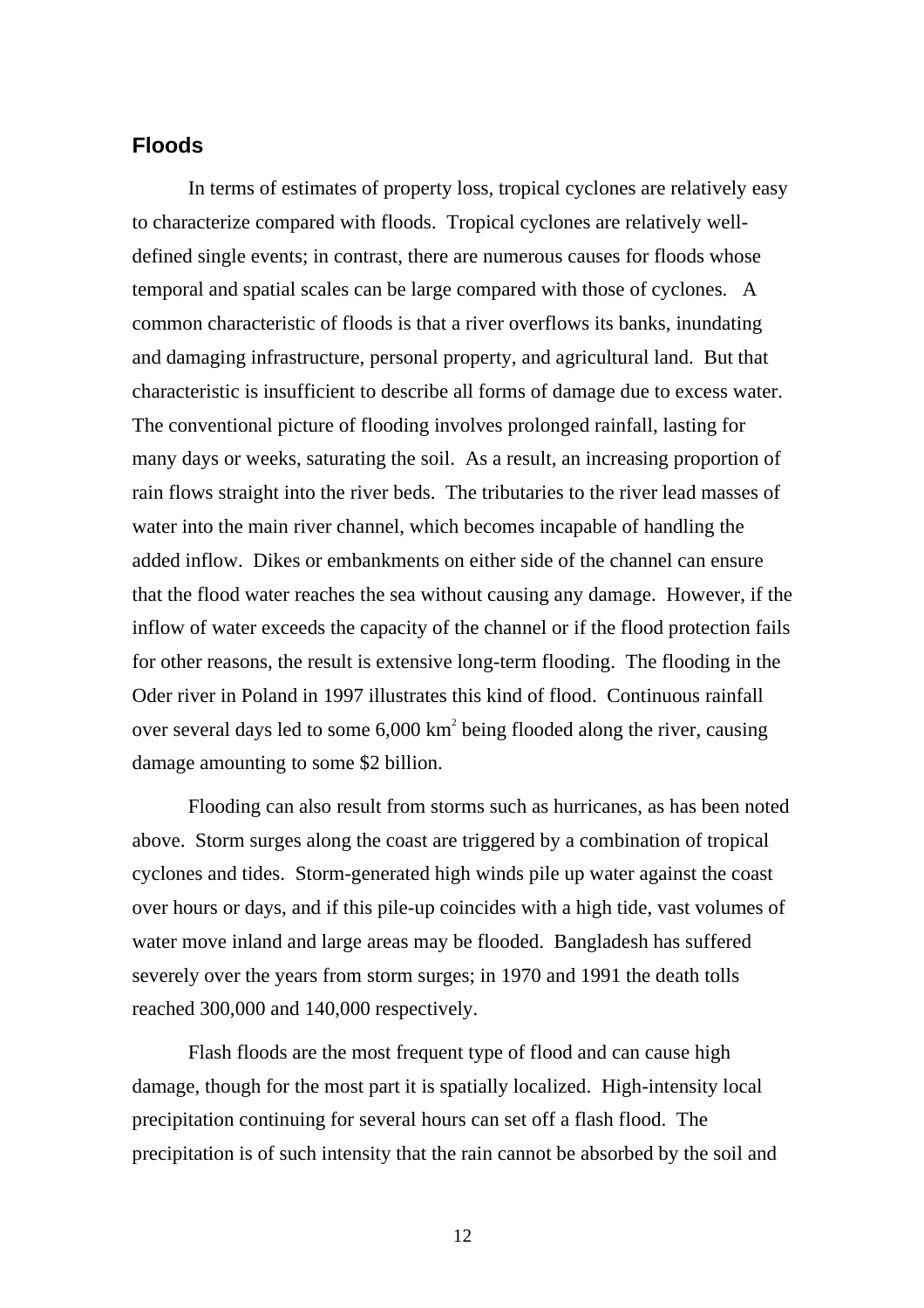runs off along the surface. As a result, floods occur not only along small or medium-sized waterways, but wherever the masses of water from two or three tributaries meet.

Excess water from rainfall can loosen the heavily soaked soil lying on a slope in mountainous areas, which then slides downhill spontaneously. At high saturation levels, the flow becomes a fast-moving mass of mud that follows the water courses. Mud flows are a combination of landslides and floods: the high density of the water and rock mixture together with considerable flow velocities gives the mud flow an enormous destructive potential. The mud flows in 1999 in Venezuela resulted in property damage in excess of \$15 billion.

Figure 3 presents a summation of the estimated yearly damages resulting from floods in the United States for the period 1903 to 1999. The increase in loss over the years is apparent. Most of the increase in probably due to the endogenous growth of population and wealth. But there also may be an exogenous component: the intensification of the hydrological cycle caused by global warming may lead to increasing frequency of droughts and wet spells (Karl *et al*., 1995). Because of the difficulty in evaluating flood losses as well as determining changes in flood patterns, it will undoubtedly be difficult to disentangle the endogenous and exogenous causes of the increased property loss associated with floods.

Three examples of flooding in the USA underline the diversity of flooding phenomena. The great Midwest flood of 1993 actually began in the fall of 1992. That fall, rains and winter snows produced near-saturated soil and well above normal water storage conditions. The spring and summer months of 1993 exhibited persistent storm systems along with broad areal extent of rainfall that depleted possible rainfall storage areas from mid-June into August of 1993, and this led to the vast area of flooding. In the summer months, some areas received more than 1.2 meters of rain. The duration, extent and intensity of the flooding defined this event as the flood of the  $20<sup>th</sup>$  century. The flood waters remained in many areas for nearly 200 days, a very unusual event for North America. While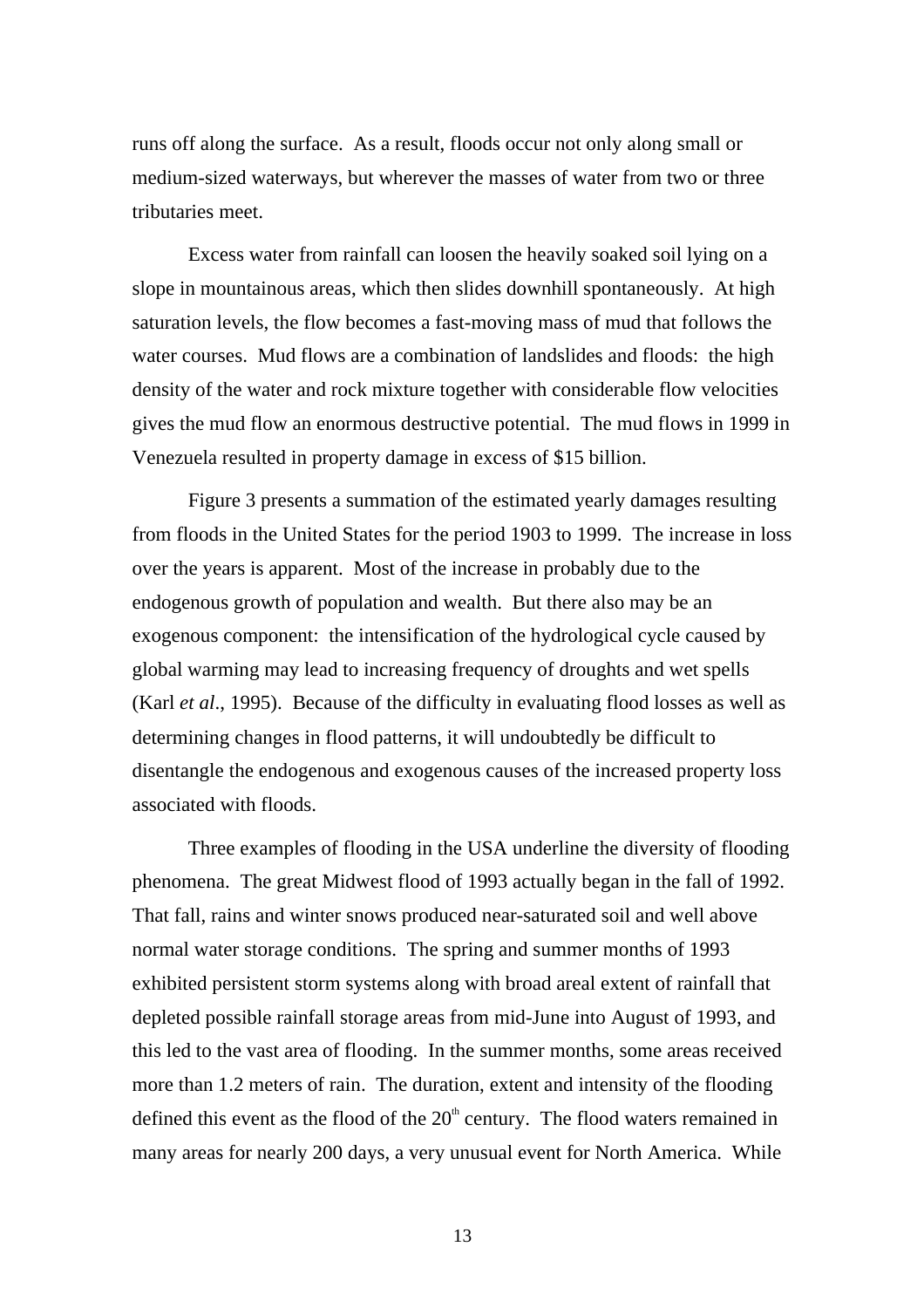people identify the flood with the Mississippi river, major flooding occurred along dozens of rivers in the midwestern United States, including the Missouri river. Nine states, with more than 15% of the area of the contiguous USA, were catastrophically impacted. Measured in terms of 1999 dollars, the 1993 flood resulted in losses of almost \$19.5 billion.



*Figure 3.* Estimated yearly damages resulting from floods in the United States from 1903 to 1999 (after National Weather Service, www.nws.noaa.gov/oh/hic/flood\_stats/Flood\_loss\_time\_series/html).

While the great flood of 1993 caused vast damage, it is dwarfed by the 1998 summer floods in the Yangtze river. An indication of the magnitude of the two floods is provided by the flux of water. On the Yangtze, a flow of  $68,300 \,\mathrm{m}^3/\mathrm{sec}$  was recorded. The peak flow value of the Mississippi in 1993 was only 27,000 m<sup>3</sup>/sec, while the Oder flood (1997) was  $3,600$  m<sup>3</sup>/sec. Chinese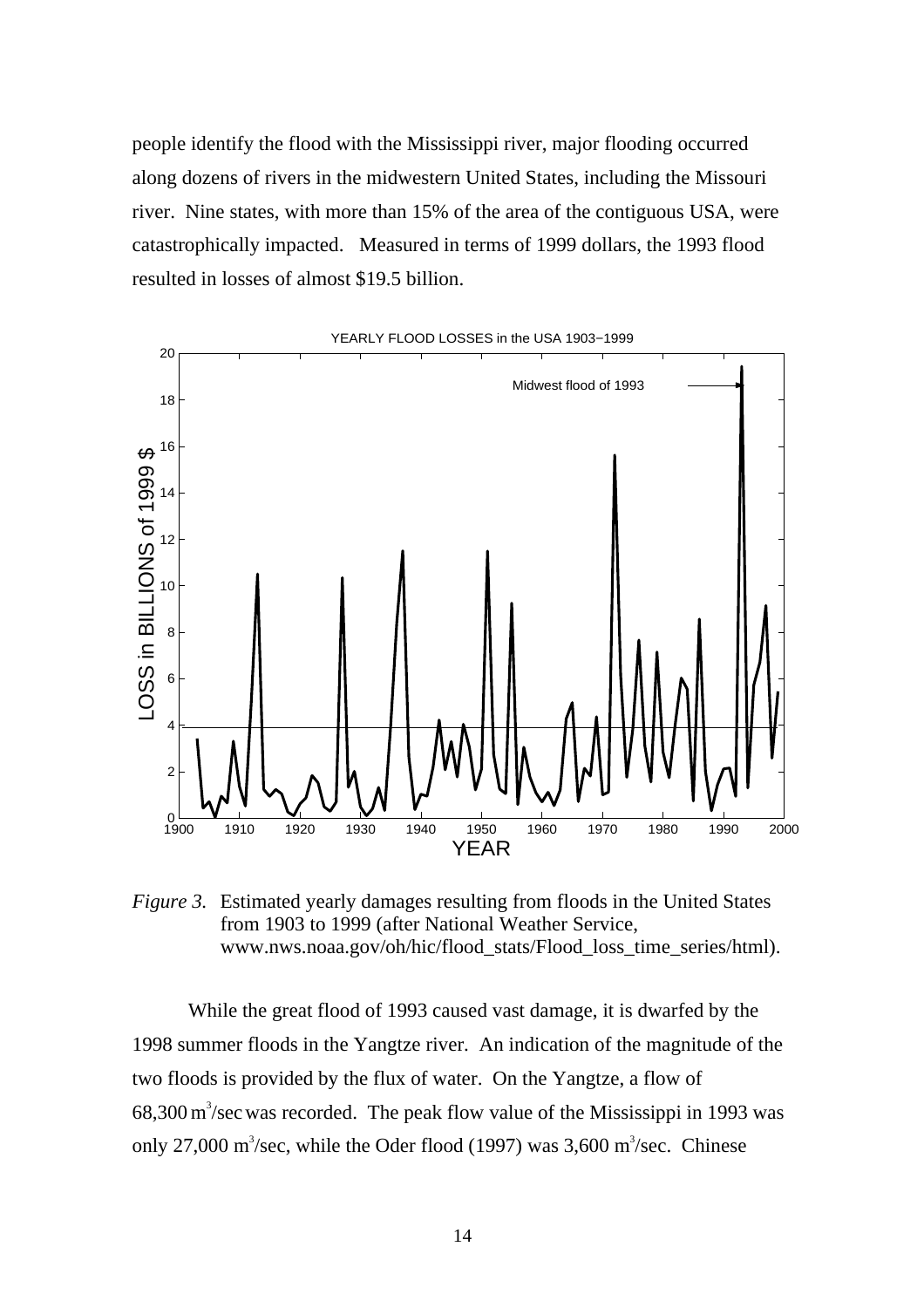economists estimate the loss from the Yangtze disaster at more than \$35 billion. As in the case of many other floods, the losses in the basin of the Yangtze were accentuated by a high population density and the rapid economic growth leading to increased concentration of wealth.

An examination of Figure 3 shows several periods where the flood loses were very low. These coincide with times of drought. Severe drought took place in 1988 as well as during the 1931–33, 1919, and 1906 periods. So while flood losses were low during those epochs, losses due to drought are not included in the overall loss figures.

In order to carry out an analysis of rank order statistics, the values of losses greater than \$4 billion were used. This upper tail contains 25 values and the corresponding log magnitude–log rank plot (Zipf) is shown in Figure 4. The value of the exponent for the powerlaw distribution derived from the slope is  $\alpha$  = 1.986. The dashed line shows the 95% confidence interval and the goodness of the fit as measured by  $R^2$  is 0.95.

Since  $\alpha$  is approximately 2, the mean exist in the mathematical sense, there would be some question as to whether the standard deviation exists. As in the case of the next greatest annual hurricane loss, we can compute the next greatest yearly flood loss. The resulting value is \$32.5 billion. Thus, the most probable loss during the next largest catastrophic flood loss year will be in excess of \$30 billion.

### **Conclusions**

Despite the difficulties in obtaining and interpreting data on damages, the data for hurricane and flood losses in the USA can be expected to be as good as or better than data from many other countries. However, the many uncertainties that exist in evaluating overall loss reduce the accuracy of the estimates. Nonetheless, order statistics can be applied to the upper tails of loss values to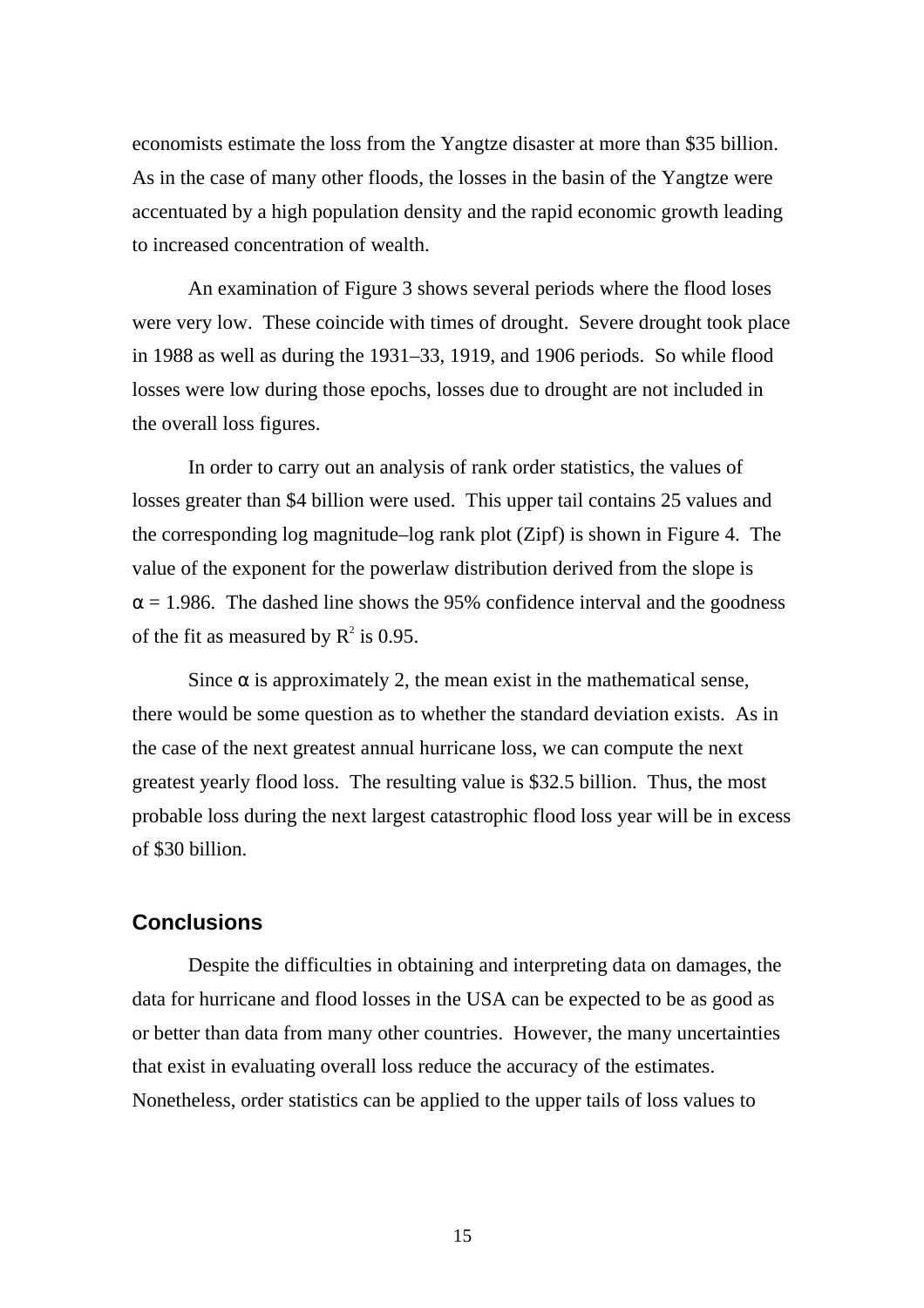obtain our most probable values for the next catastrophic single hurricane or flood loss year.



*Figure 4*. Zipf plot for flood losses in excess of \$4 billion (1999) (see Fig. 3).

It is interesting to note that the most probable value for the next flood loss year is comparable to the estimated losses in the Yangtze river for 1998. Even though the flow of water over the Yangtze is greater than that of the Mississippi, the difference can be made up by the higher value of the infrastructure on the banks of the Mississippi.